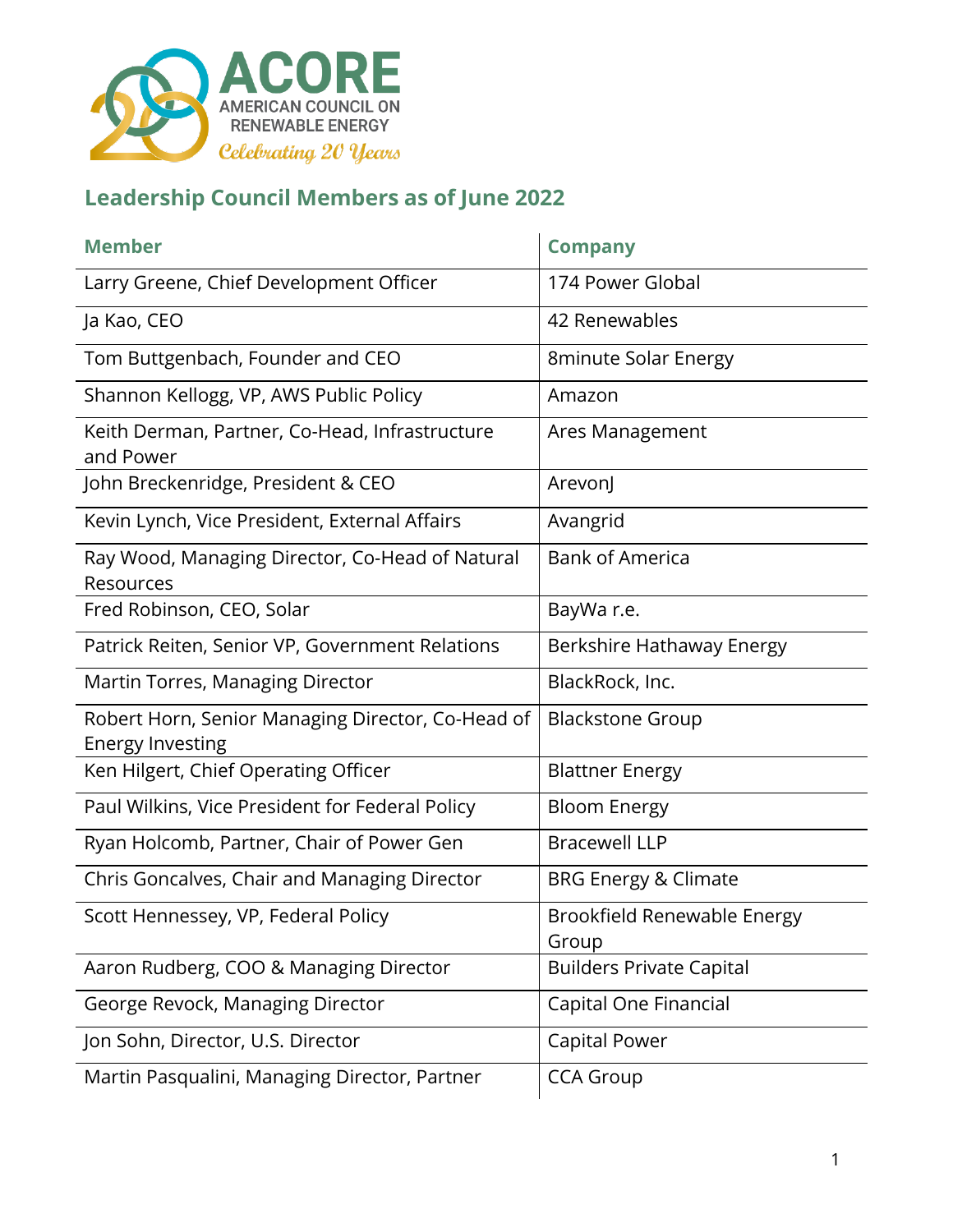

| <b>Member</b>                                                                         | <b>Company</b>                                          |
|---------------------------------------------------------------------------------------|---------------------------------------------------------|
| Allen Satterwhite, President, Chevron Pipeline &<br>Power                             | <b>Chevron Corporation</b>                              |
| Jim King, Managing Director, Head of U.S.<br><b>Corporate Banking</b>                 | <b>CIBC Capital Markets</b>                             |
| Frank Palladino, Managing Director                                                    | <b>CIBC Capital Markets</b>                             |
| James Wright, Managing Director, Head of<br>Renewables, Clean Energy & Sustainability | <b>CIBC Capital Markets</b>                             |
| Marshal Salant, Managing Director & Global Head<br>of Alternative Energy Finance      | CitiGroup                                               |
| Jon Powers, President & Co-Founder                                                    | CleanCapital                                            |
| Jackie Bove, Head of Project Finance                                                  | CoBank                                                  |
| Nick Knapp, President                                                                 | <b>CohnReznick Capital Markets</b><br><b>Securities</b> |
| Caton Fenz, Chief Executive Officer                                                   | ConnectGen                                              |
| Tim Evans, Partner                                                                    | Copenhagen Infrastructure<br>Partners                   |
| John Carson, Chief Executive Officer                                                  | Cordelio Power                                          |
| Joe Greco, Senior Vice President                                                      | Coso Operating Company, LLC                             |
| Andy Jack, Partner                                                                    | Covington & Burling                                     |
| Gary Guzy, Senior of Counsel                                                          | Covington & Burling                                     |
| Larry Eisenstat, Partner & Energy Chair                                               | Crowell & Moring                                        |
| Jeff Weiss, VP                                                                        | Distributed Sun                                         |
| Katharine Bond, VP, Public Policy and External<br><b>Affairs</b>                      | <b>Dominion Resources</b>                               |
| Elizabeth Kaiga, Chief Commercial Officer, North<br>America                           | <b>DNV Energy USA</b>                                   |
| Virinder Singh, Vice President, Regulatory &<br>Legislative Affairs                   | <b>EDF Renewables</b>                                   |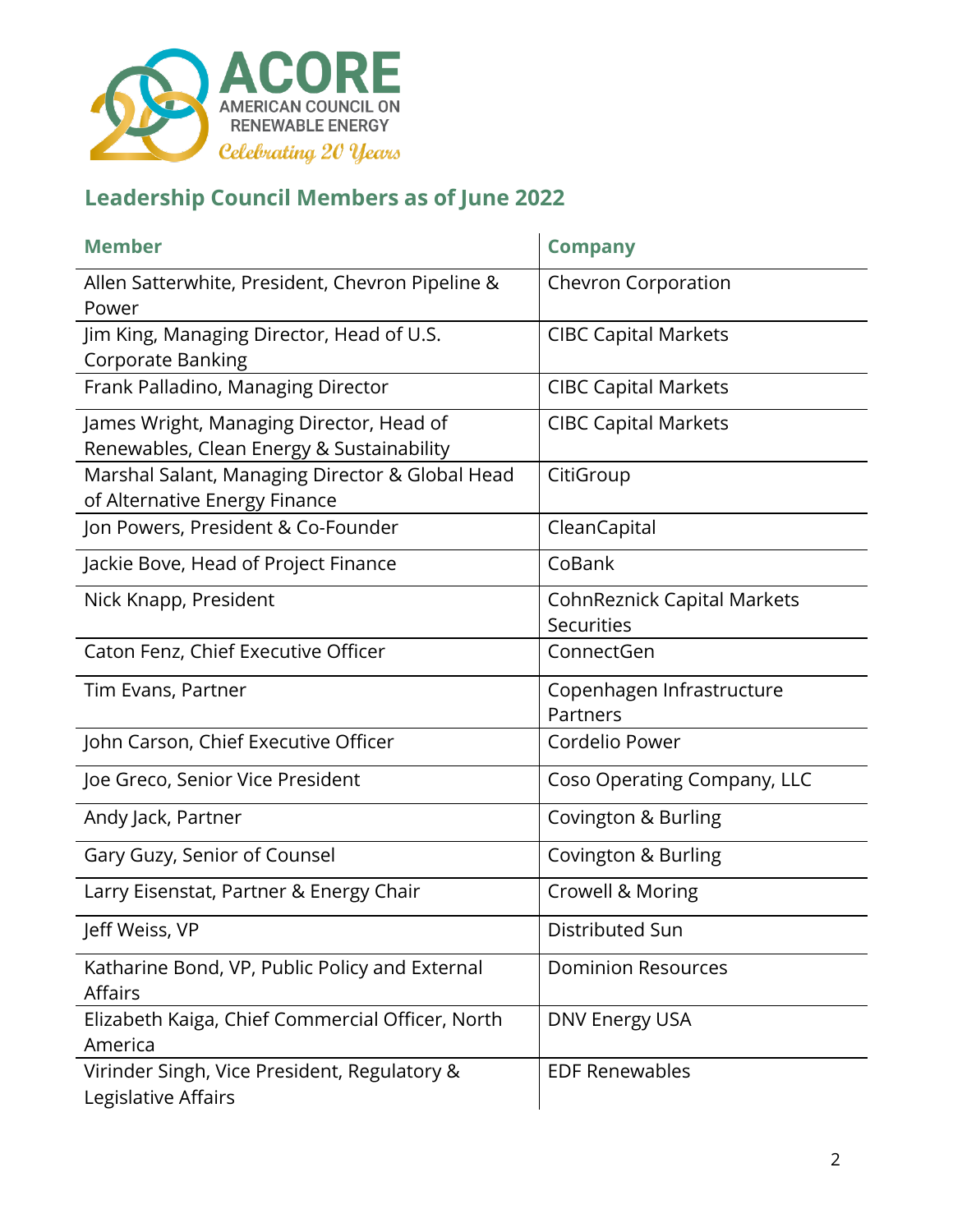

| <b>Member</b>                                                                              | <b>Company</b>                                  |
|--------------------------------------------------------------------------------------------|-------------------------------------------------|
| Drew Murphy, SVP, Strategy and Corporate<br>Development                                    | <b>Edison International</b>                     |
| Tom Starrs, VP, Government Affairs                                                         | <b>EDP Renewables</b>                           |
| Kellie Metcalf, Managing Partner                                                           | <b>EnCap Investments</b>                        |
| Jack Thirolf, AVP, Head of Regulatory and<br><b>Institutional Affairs</b>                  | <b>Enel Green Power</b>                         |
| Anthony Oni, Managing Partner, CEO Elevate<br><b>Future Fund</b>                           | <b>Energy Impact Partners</b>                   |
| Bradford Nordholm, President & CEO                                                         | <b>Farmer Mac Finance</b>                       |
| Kelli Joseph, VP, Electricity Markets and Policy                                           | <b>Fifth Third Bank</b>                         |
| Chris LeWand, Senior Managing Director, Leader of<br><b>Power &amp; Utilities Practice</b> | FTI Consulting & FTI Capital<br><b>Advisors</b> |
| Gaurav Raniwala, Managing Director and Global<br><b>Head of Renewables</b>                 | <b>GE Energy Financial Services</b>             |
| Vikas Agrawal, Head of Alternative Investing Group                                         | Goldman Sachs                                   |
| David Sale, Chief Executive Officer                                                        | <b>Goldwind USA</b>                             |
| Will Conkling, Head of Data Center Energy Supply,<br><b>Americas and EMEA</b>              | Google                                          |
| Michael Skelly, CEO                                                                        | <b>Grid United</b>                              |
| Susan Nickey, Executive Vice President & Chief<br><b>Client Officer</b>                    | <b>Hannon Armstrong</b>                         |
| David Little, Director, Vice President and Managing<br>Director                            | Innergex                                        |
| Jim Murphy, President and COO                                                              | Invenergy                                       |
| Mit Buchanan, Managing Director, Energy<br>Investments                                     | J.P. Morgan                                     |
| Andrew Redinger, Managing Director, Group Head                                             | KeyBank                                         |
| Angie Gildea, Energy, Natural Resources &<br><b>Chemicals National Sector Leader</b>       | <b>KPMG</b>                                     |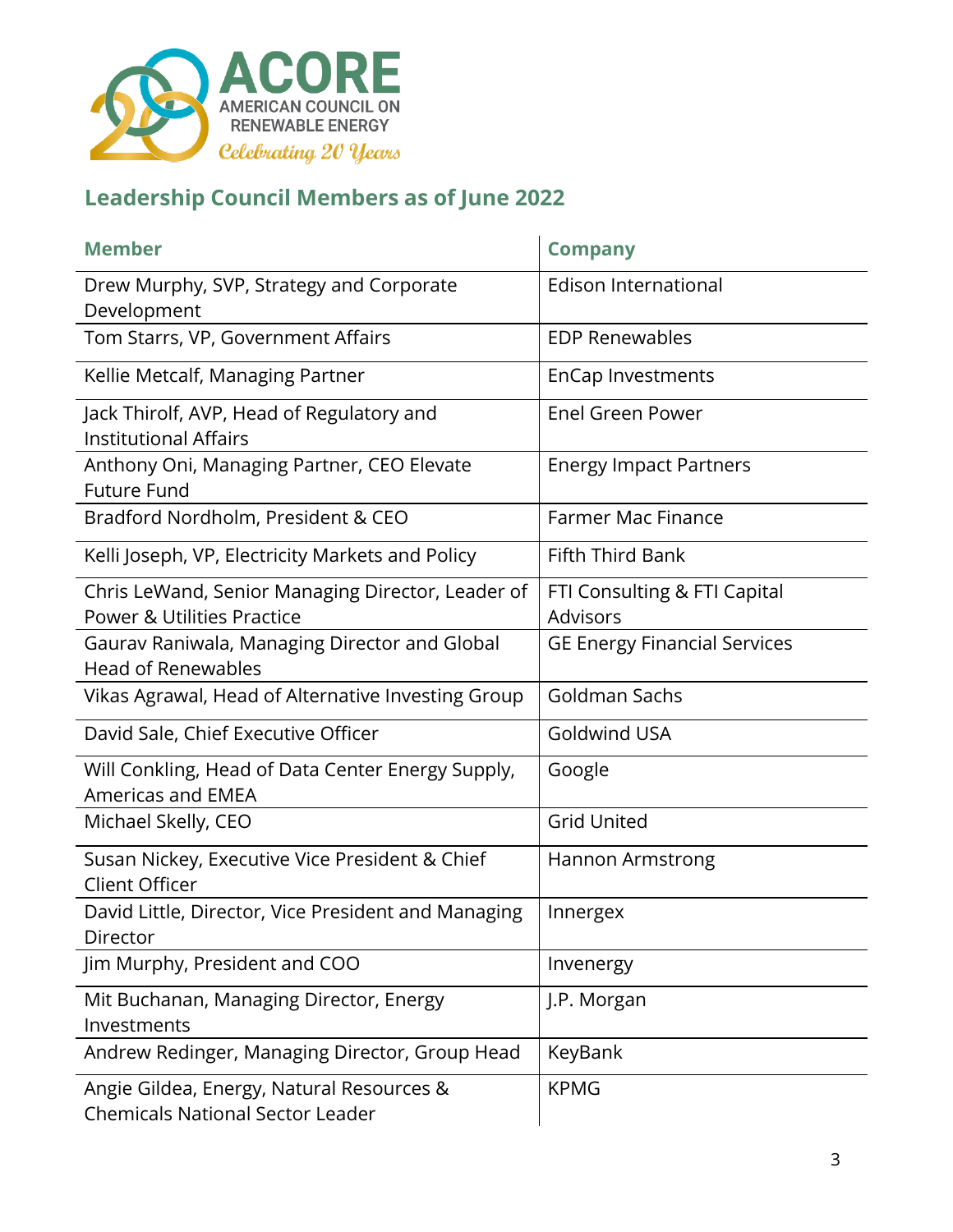

| <b>Member</b>                                                      | <b>Company</b>                                                   |
|--------------------------------------------------------------------|------------------------------------------------------------------|
| Leo Mackay, SVP, Ethics and Enterprise Assurance                   | Lockheed Martin                                                  |
| Paul Gaynor, Chief Executive Officer                               | Longroad Energy Partners                                         |
| Chris Archer, Head of Green Energy, Americas                       | Macquarie Capital                                                |
| Ted Brandt, Chief Executive Officer and Co-<br>Founder             | Marathon Capital, LLC                                            |
| Michael Kolodner, US Power & Renewable Industry<br>Practice Leader | Marsh USA, Inc.                                                  |
| Philip Haddad, President and CEO                                   | <b>Masdar Americas</b>                                           |
| Edward Zaelke, Global Head                                         | McDermott Will & Emery                                           |
| Rose McKinney-James, Managing Principal                            | McKinney James & Associates                                      |
| Urvi Parekh, Director, Renewable Energy<br>Development             | Meta                                                             |
| Jeff Riles, Director, Energy Markets                               | Microsoft                                                        |
| Allan Marks, Partner, Global Project Finance                       | Milbank                                                          |
| Jay Sinsley, Director of Client Relations                          | Monarch Private Capital                                          |
| Skip Grow, Managing Director                                       | Morgan Stanley                                                   |
| Rajka Hayden, Director of Industry Marketing                       | Morrison & Foerster                                              |
| Leila Leblond, Business Development Manager                        | Morrison & Foerster                                              |
| Karin Berry, VP & Manager, Renewable Energy                        | <b>National Trust Community</b><br><b>Investment Corporation</b> |
| Chris Guerin, Chief Executive Officer                              | Nexans                                                           |
| Phil Musser, Vice President, Government Affairs                    | <b>NextEra Energy Resources</b>                                  |
| Dan Shugar, President and CEO                                      | NEXTracker                                                       |
| Kristan Kirsh, Senior Director                                     | NEXTracker                                                       |
| Alain Halimi, Executive Director                                   | Nomura                                                           |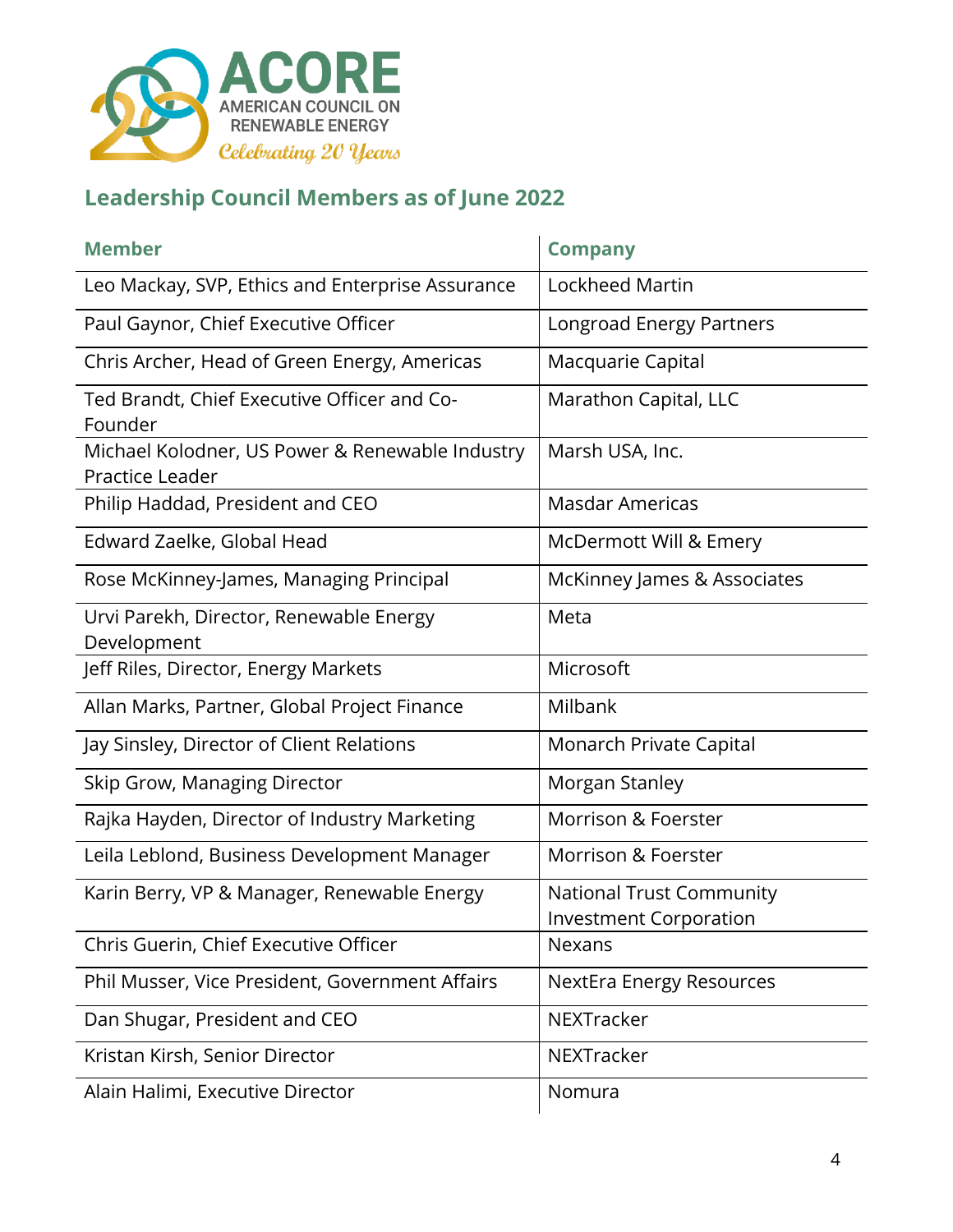

| <b>Member</b>                                                            | <b>Company</b>                       |
|--------------------------------------------------------------------------|--------------------------------------|
| Thomas Donoghue, Head of Sales                                           | Nordex USA                           |
| Keith Martin, Co-Head of Projects, United States                         | Norton Rose Fulbright, LLP           |
| Declan Flanagan, Founder                                                 | Nova Clean Energy                    |
| Travis Kavulla, VP, Regulatory Affairs                                   | <b>NRG Energy</b>                    |
| Steve Doyon, CEO                                                         | Onward Energy                        |
| Mary Beth Mandanas, CEO                                                  | Onyx Renewable Partners              |
| Cory Lankford, Partner                                                   | Orrick Herrington & Sutcliffe        |
| Ben Pratt, SVP, Markets & Trading                                        | Orsted Onshore North America         |
| Neil O'Donovan, SVP & COO                                                | Orsted Onshore North America         |
| George Hardie, VP, Director of Business<br>Development for North America | Pattern Energy Group                 |
| Mona Dajani, Partner, Global Energy and<br>Infrastructure Leader         | Pillsbury Winthrop Shaw Pittman      |
| Karl Dahlstrom, Chief Executive Officer                                  | <b>PNE USA</b>                       |
| Ty Daul, Chief Executive Officer                                         | Primergy                             |
| Gregory Hutton, Head of Project Finance, Americas                        | Rabobank International               |
| Luke Falk, Vice President                                                | <b>Related Companies</b>             |
| John Rohde, Chief Executive Officer Americas                             | <b>RES in the Americas</b>           |
| Kevin Gresham, SVP, Government Relations and<br><b>External Affairs</b>  | <b>RWE Renewables America</b>        |
| Renee Eastman, Senior Director, Federal Affairs                          | Salt River Project                   |
| Michael Rucker, CEO                                                      | <b>Scout Clean Energy</b>            |
| Lance Brasher, Partner, Energy and Infrastructure<br>Projects            | Skadden Arps Slate Meagher &<br>Flom |
| Yuri Horwitz, President & CEO                                            | Sol Systems, LLC                     |